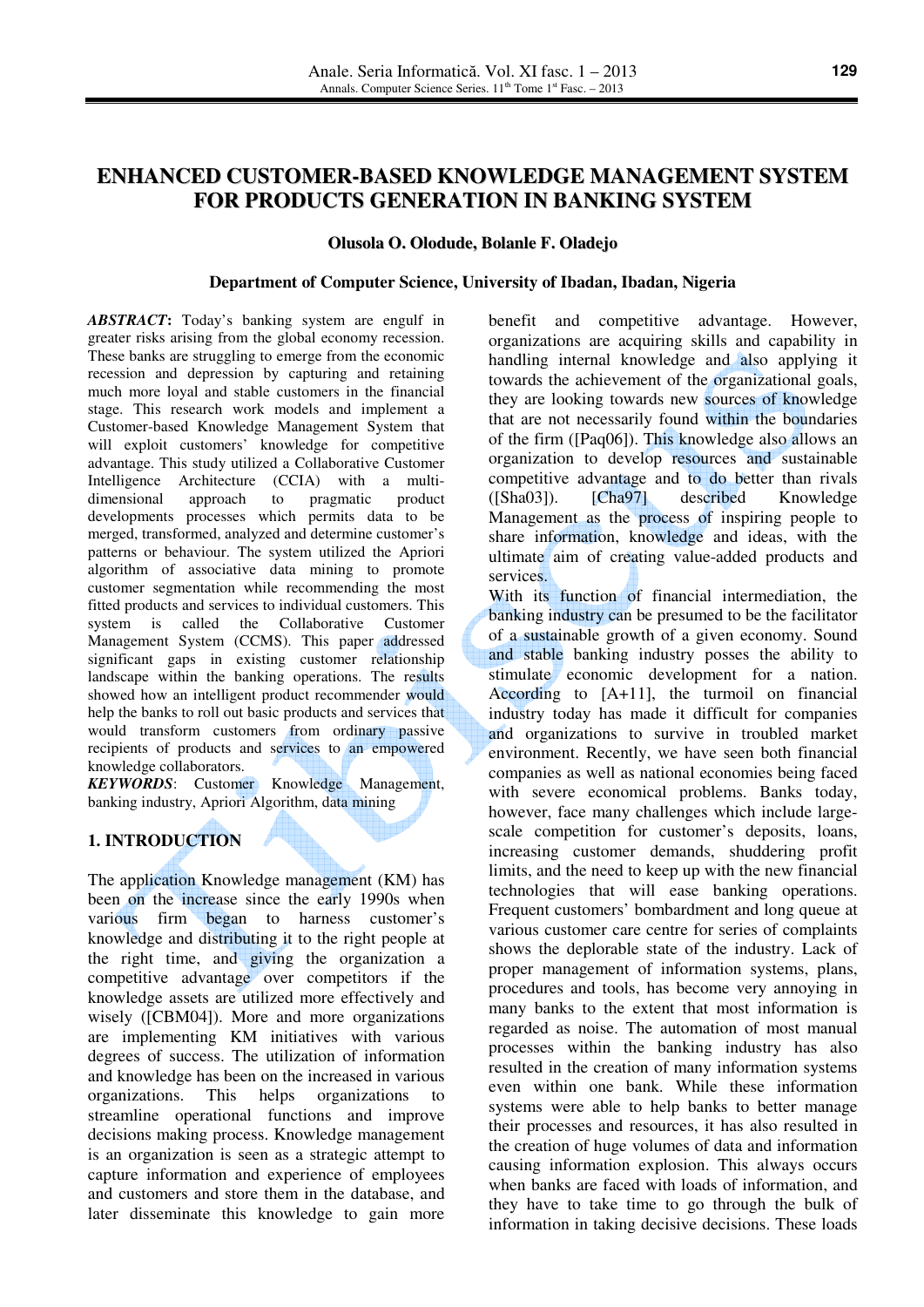of information could result in less reactive responses and decline of capacity.

With increasingly competitive environments and struggling economies, today's banks are trying to stay afloat in rough waters. Internal and external pressures are placing demands on banks that are affecting their competitive edge. These banks are continuously struggling to survive economic recession and depression in the marketplace. Customer relationships are becoming more and more important for banks as market conditions gets harder. With the increase in competition, eroding margins, high demands from customers and the lifecycles of products and services shortening abruptly, the call for banks to solidify their relationship with their customers and offer them the needed services became imperative. It is also important to know that the problem confronting the banks is not lack of new products and services but that of acceptability by their customers. Therefore, the authors designed a comprehensive and collaborative knowledge management system for Nigerian banks that embraces the creation, retention, sharing and utilization of customer's knowledge which are consequently deployed to meet individual customer's needs by generating new product and services that serves each individual customers best. The enhanced and enterprise-wide knowledgebased application was meant to improve customer's service by accelerating business decision processes within the banking industry.

## **2. LITERATURE REVIEW**

Section 2.1 and 2.2 review knowledge and knowledge management respectively. Section 2.3 describes customer's knowledge while section 2.4 explains how customer knowledge can be managed. Section 2.5 explains some customer's knowledge management structures in Malaysia Banks.

## **2.1. Knowledge**

Although there is a focus on knowledge today, only few researchers can give a clear account of what knowledge actually represent. There is as yet no generally accepted definition of knowledge, although many have tried to pinpoint what knowledge is and how it can be classified into different kinds of knowledge ([DT00]). Oxford Dictionary defines knowledge as "a person's range of information" Webster's dictionary defines knowledge as "the fact or condition of knowing known by a person or a group of people". Knowledge has been the subject of keen interest virtually in every organizational analysis ([TS04]). In marketing, knowledge comprises the essential

principle of the marketing concept as this is expressed by means of market orientation, which denotes the case of a firm that systematically collects and circulates information about the customers and competitors, and takes decisions that are firmly based on this information ([HH98]). Spiegler ([Spi00]) explained that process data are being captured from various directions and techniques which are then processed to create information. Information is defined as "data endowed with significance and intent", or data that make a difference. Data becomes information when they add value in some way, and then information becomes knowledge when it adds insight, abstractive value, better understanding.

#### **2.2. Knowledge Management**

Even though, Knowledge Management is crucial to organizational survival, yet it is a difficult task because it requires large expenditure in resources. Lee & Yang ([LY00]) explained that knowledge management is an emerging set of organizational design and operational principles, processes, organizational structures, applications and technologies that help knowledge workers dramatically leverage their creativity and ability to deliver business value. The process of knowledge management involves the overseeing of company's corporate knowledge and information assets with a view to provide the knowledge to as many staff members as possible as well as to enhance more consistent decision making ([BS03]).

### **2.3. Customer Knowledge**

According to Gibbert et al. ([GLP02]), customer knowledge within the marketplace is a significant resource that can be managed to support research and development, improve innovation, facilitate sensing emerging market opportunities and support the management of long term customer relationships ([DM03]). Customer knowledge refers to understanding your customers, their needs, wants and aims is essential if a business is to align its processes, products and services to build real and intimate customer relationships, Guaspari ([Gua98]). [Paq06] states that consumer preferences of new products, knowledge derived from joint research and development, design improvements from suppliers intended to reduce the cost of manufacturing and knowledge regarding trends within the business environment.

#### **2.4. Customer Knowledge Management (CKM)**

According to Paquette ([Paq06]), the process that a firm employs to manage the identification,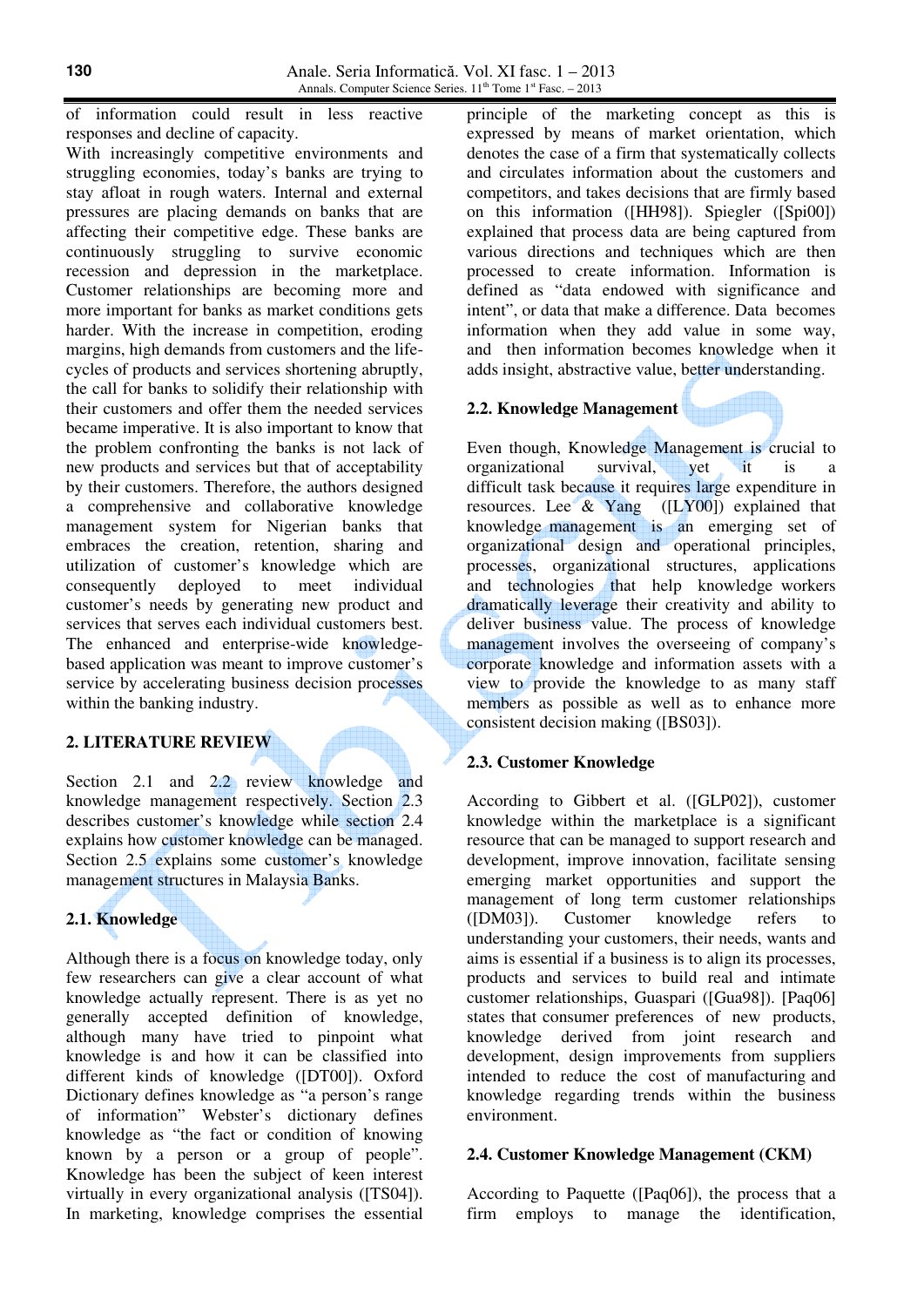acquisition and internal utilization of customer knowledge are collectively referred to as Customer Knowledge Management (CKM). It is within these processes that an organization and its customers collectively work together to combine their existing knowledge to create new knowledge. Accordingly, Gibbert et al. ([GLP02]) describes CKM as a tactical process by which companies liberate their customers from being a passive recipient of products and services, to an empowered and authorized knowledge associates. Davenport et al. ([DHK01]) argued that knowledge about the customer should be the first step, and organizations should create processes to better manage the relationships they discover with this information to create profitable interactions. The focus they present remains with learning about the customer's needs through different channels.

#### **2.5. Existing CKMS in Malaysia Banks**

| <b>APPLICATION</b>                                                                                                                                     | <b>FUNCTIONS</b>                                                                                                                                                                | <b>APPLICATION</b>                                                                                              | <b>FUNCTIONS</b>                                                                                                                                                                       |  |  |  |  |  |  |  |
|--------------------------------------------------------------------------------------------------------------------------------------------------------|---------------------------------------------------------------------------------------------------------------------------------------------------------------------------------|-----------------------------------------------------------------------------------------------------------------|----------------------------------------------------------------------------------------------------------------------------------------------------------------------------------------|--|--|--|--|--|--|--|
| WebPages initiative in handling<br>and maintaining its banking<br>operations.                                                                          | Network through which<br>Maybank employees share<br>knowledge electronically and<br>then pass it on to its<br>customers.                                                        | Systematic e-libraries approach<br>in creating and harvesting the<br>knowledge of the bank                      | An extensive range of customer<br>services solutions that can be<br>retrieved and used to solve<br>problems.                                                                           |  |  |  |  |  |  |  |
|                                                                                                                                                        | <b>MAYBANK</b>                                                                                                                                                                  | <b>AMBANK</b>                                                                                                   |                                                                                                                                                                                        |  |  |  |  |  |  |  |
| <b>TECHNOLOGY</b>                                                                                                                                      | <b>STRENGHTS</b>                                                                                                                                                                |                                                                                                                 | <b>STRENGHTS</b>                                                                                                                                                                       |  |  |  |  |  |  |  |
| Webpage known as<br>Maybank2u. Maybank2u is a<br>webpage of knowledge bases<br>used as a world-wide resource<br>by Maybank customers and<br>employees. | System supports rapid exchange of<br>knowledge between employees<br>and customers. Maybank2u gives<br>employees and customers<br>unlimited access to services and<br>resources. | <b>TECHNOLOGY</b><br>e-libraries in the form of<br>distributed databases that could<br>be accessed in 24 hours. | The e-libraries provides<br>reference tool and a store for<br>knowledge and experience on<br>processes that contribute<br>significantly to final services<br>render to bank customers. |  |  |  |  |  |  |  |
| Fig 2.1: KMS structure in Malaysia Bank. Source: [HN06]                                                                                                |                                                                                                                                                                                 |                                                                                                                 |                                                                                                                                                                                        |  |  |  |  |  |  |  |

#### **3. THE METHODOLOGY**

Section 3.1 describes the Collaborative Customer Management System (CCMS) while explaining the methodology life cycle. Section 3.2 designed and explained the system sequence diagram while section 3.3 designed and explained the technical architecture of the system.

#### **3.1. The Collaborative Customers Management System (CCMS)**

The authors explored a holistic approach whereby products and services are collaboratively developed to meet individual customer's needs, hence, the need for the development of a Collaborative Customers Management System, (CCMS). Figure 3.1 described the methodology cycle undertake in the development of the CCMS application. The cycle detailed six steps taken for the CCMS implementation and their various techniques targeted at providing a comprehensive modeling of a robust, dynamic and efficient knowledge management system within the banking industry.

The cycle shows step 1 as identification of knowledge requirement through the use of interview / online survey to appraise the existing system. The second stage is the evaluation of the people, process and products using peer assist and observation techniques. Using categorization and mapping, the third stage decides and designs the system components and its architecture. Segmentation of customers was conducted on the basis of age, income, turnover, occupation, volume and mode of transactions etc. The fourth stage of the methodology cycle developed the system with the utilization of data mining, data warehousing technologies. Stage five utilized the develop system. Finally, stage six involves evaluation of the system through pilot testing.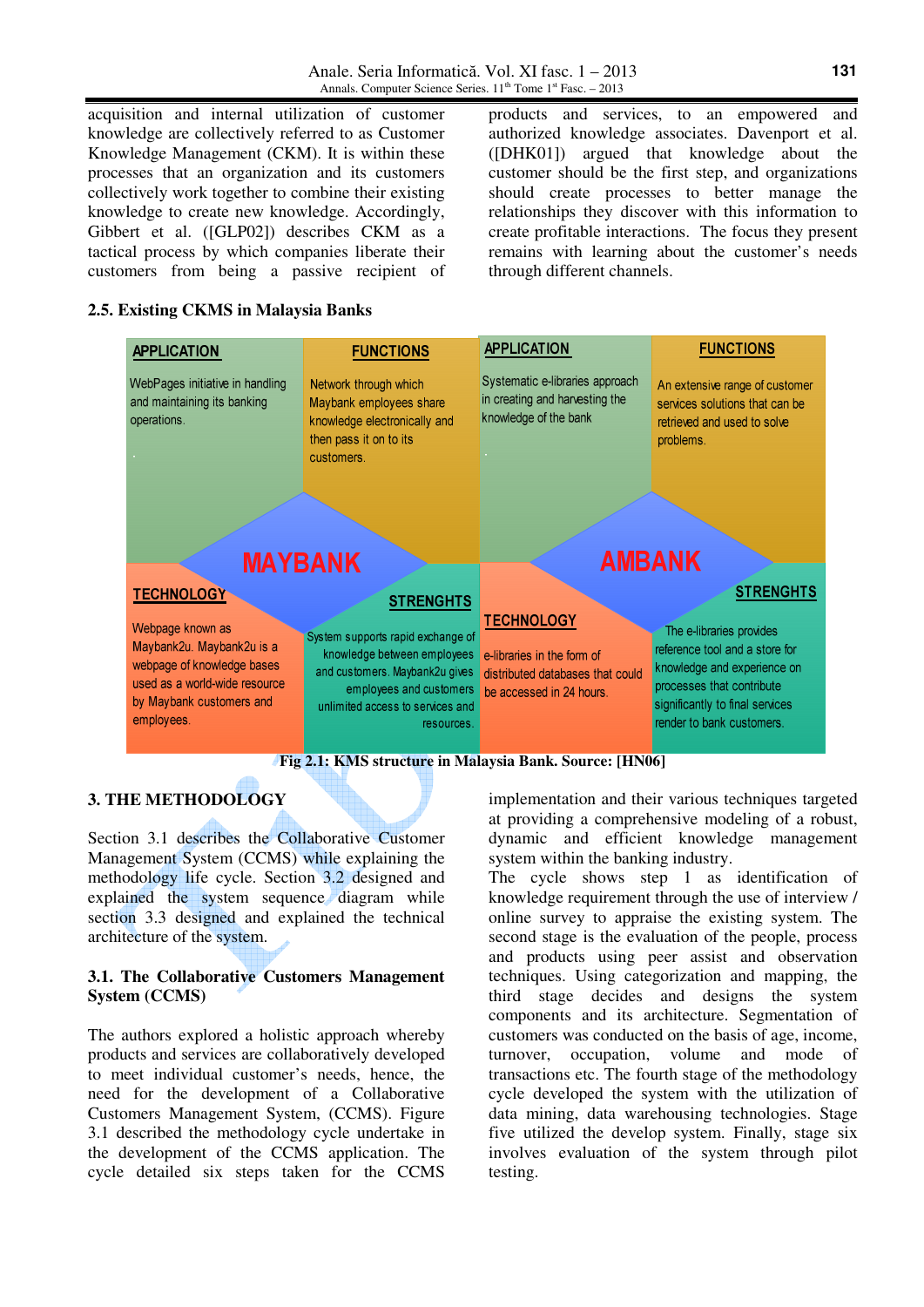

**Fig 3.1: The CCMS Methodology Cycle**

#### **3.2. Sequence Diagrams for the CCMS**

The sequence diagram is a dynamic model that shows the explicit sequence of messages that are passed between objects in a defined interaction. The bank employee sends a login request to the bank network, upon validation the CCMS display the employee console main menu. The bank employee has access to create customer and the bank network display the customer profile. The bank employee could simulate transaction for customers which will be track by bank network. Customer login to the bank network and upon validation, the system display individual customer profile. Customer sends comment and it is display by the bank network upon which the bank employee could view. The bank employee setup interview for each customer and their responses is being viewed on the bank console. The bank recommends products for each individual customer and such products are being viewed by the customer. The customer thereby provide feedback which viewable on the bank console.

#### **3.3. Technical Architecture of the CCMS**

The architecture illustrates how existing banking operations can be incorporate with knowledge management tools. The CCMS architecture is an interactive system, between the employee and customers and it is sub-divided into six layers vis-àvis: User Access, Creation, Retention, Sharing, Exploitation and Utilization which were discussed below in figure 3.3.

Each of the components involved in this architecture is hereby discussed below:

**3.3.1 User Access:** Both staff and employee will be able to interact. The Interactive Zone is a webbased Enterprise Knowledge Portal that is increasingly sophisticated and offer opportunities for manipulating, analyzing, and presenting of information, always characterized by intuitive, easyto-use user interface.

**3.3.2 Creation:** The Customer Interaction Channel contains typical banking information systems which serve as the temporary area in a banking operational environment. The layer contains five different components which are designed to meet the CCMS objectives of eliciting knowledge from customers to meet customer knowledge strategic needs, and business processes. These components include Customer Information System (CIS), Loan Information System (LIS), Card History (CH), Transaction Records (TR) and Complaints Resolution Center (CRC).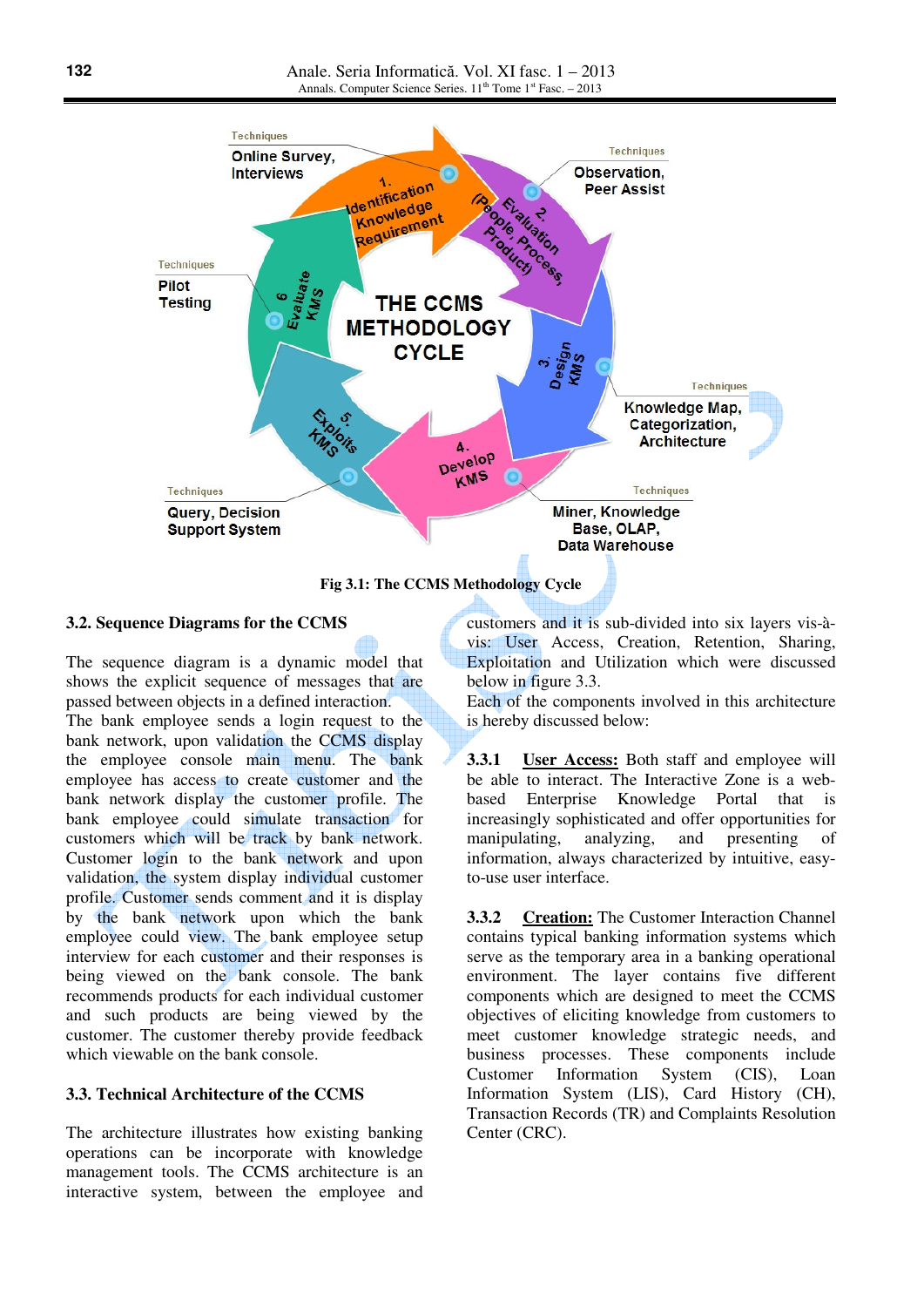Anale. Seria Informatică. Vol. XI fasc. 1 – 2013 Annals. Computer Science Series.  $11<sup>th</sup>$  Tome  $1<sup>st</sup>$  Fasc. – 2013



**3.3.3 Retention:** All data within the information systems located within the operational environment are stored in the Operational Database. The Operational Database contains detailed data used to run the day-to-day operations of the banking business. The data continually changes as updates are made, and reflect the current value of the last transaction. *The Extraction Transformation and Loading (ETL)* packages extract data from operational data source, eliminate data error and redundancies, and provide tailored data for access and analysis and load to Data Warehouse.

**3.3.4 Sharing:** All complex and business knowledge stored in the operational database needs to be managed and shared effectively for all stakeholders to utilize. *The Data Warehouse* acts as a repository for current and historical operational data, where it is organized and validated so that it can serve decision-making objectives. It is also responsible for collecting, converting, cleaning, aggregating, and indexing customers' data.

**3.3.5 Exploitation:** The exploitation layer contains collective intelligence components which includes general query, intelligent miner, and OLAP. *The Intelligent Miner* provides the means

for business intelligence through ad hoc and managed query environment and knowledge mining. The Apriori Algorithm is employed as a computational tool that will assist in making decisions by analyzing the data, and discovering useful patterns for predicting new trends. Association rules were used to analyze the patterns of customer behavior of different time periods for each customer's segmentation. The *Online Analytic Processing (OLAP)* functionality is used to gain a deeper understanding of specific banking operational issues.

**3.3.6 Utilization:** Users need utilization layer to access the system's various data resource. The *Business Development Unit (BDU)* is responsible for the development and generation of new products and services that will be suggested to the bank customers. The BDU key into the decision platform to extract knowledge necessary for making decisions that will spread around the organization. **The Decision Analysis** is programmed to classify the customer's transactional pattern to the corresponding guideline, for making recommendations. The BDU also apply the analyzed decisions to exploits the *Personalized Customer-based Product Recommender* with the aim of suggesting most fitted services and products for individual customer.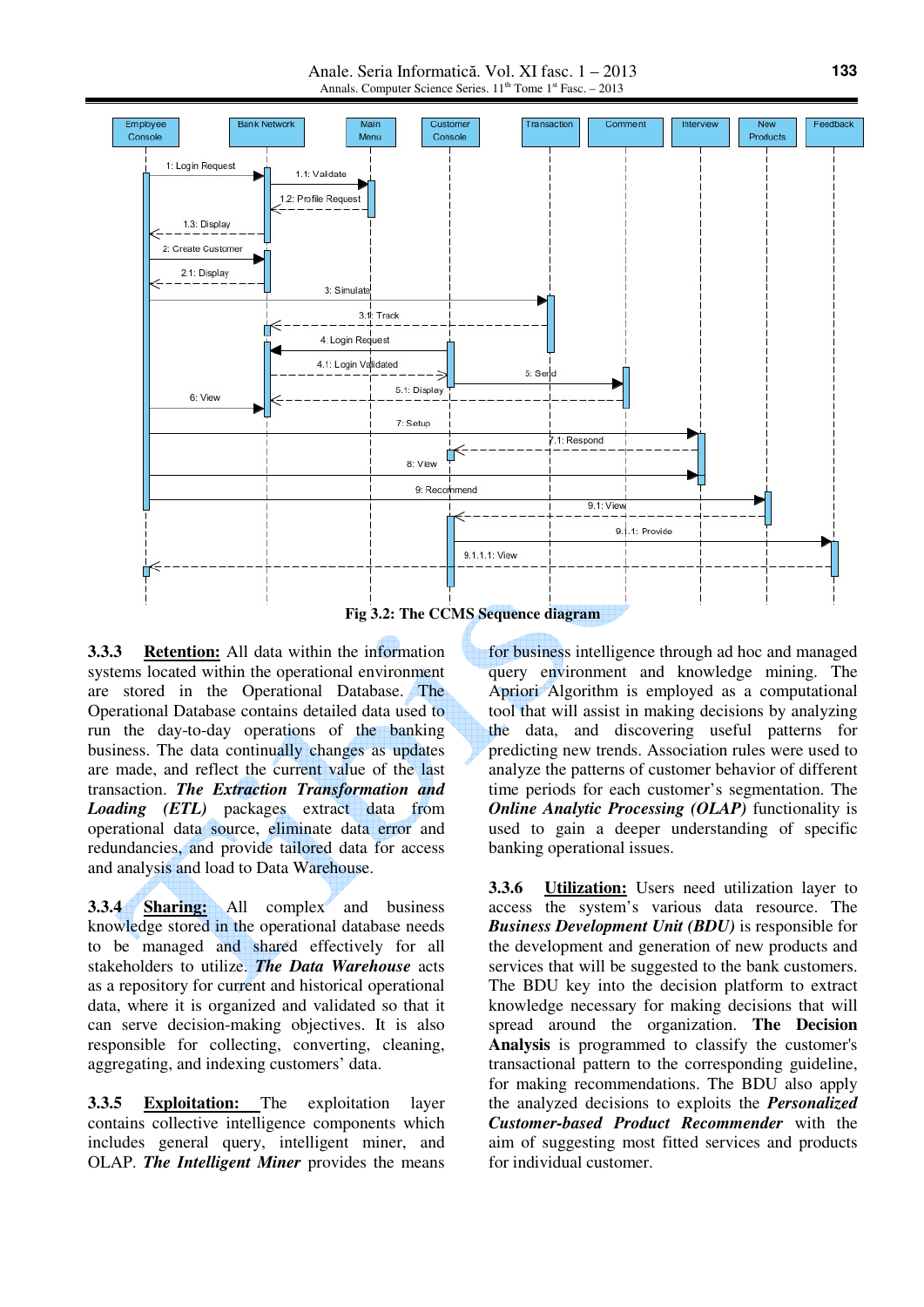

**4. RESULTS AND DISCUSSION** 

The interfaces were tested with data to ascertain the functional and operational efficiency of the system.

#### **4.1. Home Page**

The home page in fig 4.1 below launches

immediately after logon as a bank employee. From this interface, bank employee can create a customer, simulate transaction for customers, create new product, view customers comment, setup up interviews for customers, suggest new products to individual customers and finally generate reports.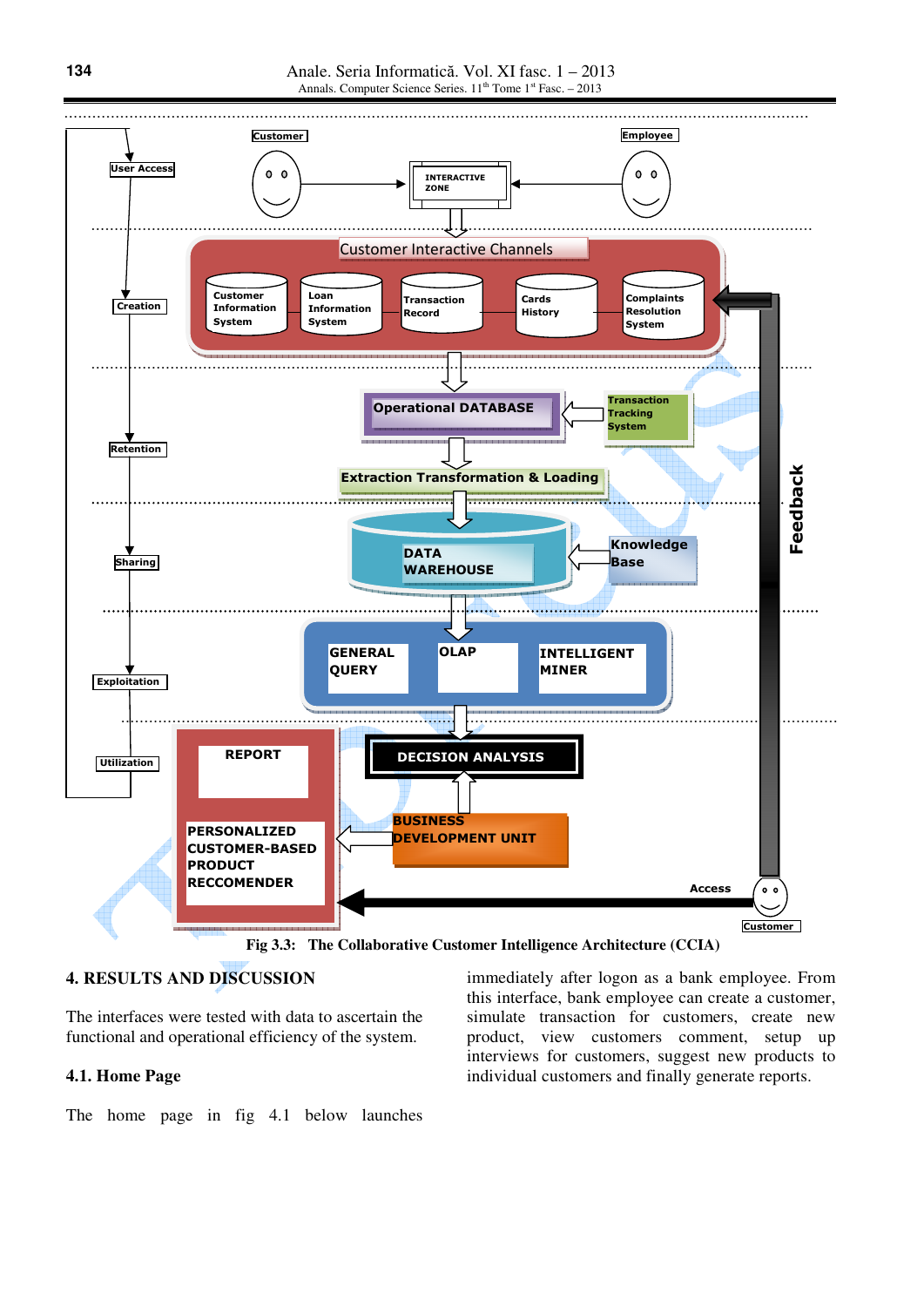|                                                 | ckm: Customer Knowledge Manager                                                         |  |  |  |  |  |
|-------------------------------------------------|-----------------------------------------------------------------------------------------|--|--|--|--|--|
| Home                                            | <b>Sign Out</b>                                                                         |  |  |  |  |  |
|                                                 | <b>Please Choose An Action To Perform</b>                                               |  |  |  |  |  |
|                                                 | <b>Description</b>                                                                      |  |  |  |  |  |
| Customer Creation                               | Helps you manage basic customer information                                             |  |  |  |  |  |
| <b>Product Creation</b>                         | Helps you manage available products information                                         |  |  |  |  |  |
| <u>Set Up Interviews</u>                        | Helps you to set up interviews                                                          |  |  |  |  |  |
| Set Up Information Tracking                     | Helps you to keep settings for customer behaviour tracking                              |  |  |  |  |  |
| <u>Reports</u>                                  | This page enables you to get different reports.                                         |  |  |  |  |  |
| All Transactions                                | View All Transactions In The System.                                                    |  |  |  |  |  |
| User Comments &                                 | Users Enter Their Comments And Suggestions Here. (Requires Internet Connection For Full |  |  |  |  |  |
| Suggestions                                     | Functions)                                                                              |  |  |  |  |  |
| <u>Suggest Products For</u><br><u>Customers</u> | This page allows you to suggest products for your customers.                            |  |  |  |  |  |
| University of Ibadan, 2012                      |                                                                                         |  |  |  |  |  |
|                                                 |                                                                                         |  |  |  |  |  |

**Fig 4.1: The Home Interface** 

The "*customer creation*" link is used to create customer's database. The "*product Creation*" link helps the bank to manage available product among its customers. The "*setup interview*" link is used to initiate interview with specific customer. Preloaded questions are sent to customer's profile. For example, the bank setup an interview for customer: "**OLADOKUN"**, "*ARE OUR TELLERS FRIENDLY WITH YOU IN BANKING HALL?".* Customers "**OLADOKUN**" could respond with **"NO! THEY ARE NOT"** which will be accessible on the interview interface of the bank for making decision on products and services. The "*All Transaction*" link helps to simulate transactions for customers. Transaction data provide the types of channels that customers normally use in making transactions, allowing banks to target promotions that will encourage customers to try alternative or

other services that will serve best. For instance, a customer who frequently pay water bill online might be encouraged to try to also pay his/her electricity bill through the same channel. Also a customer who purchase recharge cards using the ATM may be introduced to the bank web or mobile applications for recharge card services. The interface helps to simulate transactions for customers. The customers transactions are being tracked for product and service recommender. The bank can also view customer's comment using the "*view customer comment*" link.

#### **4.2. Product Suggestion Page**

The product suggestion link from fig 4.1 leads to the interface in fig 4.2. At this stage, most fitted products are suggested to each customers based on their personal data, transaction record and interview response.

|        |                               |         |                              |                                          | Please select a customer below to suggest products for him/her. |  |                                 |               |  |
|--------|-------------------------------|---------|------------------------------|------------------------------------------|-----------------------------------------------------------------|--|---------------------------------|---------------|--|
|        | Show All Matching Products    |         |                              |                                          |                                                                 |  |                                 |               |  |
|        | Show Most Fitting Product     |         |                              |                                          |                                                                 |  |                                 |               |  |
|        |                               |         | Surname Firstname Middlename | <b>Account Type</b>                      | <b>Date of Birth</b>                                            |  | Gender maritalStatus occupation |               |  |
|        | Select Olodude                | Sola    | John                         |                                          | 29/05/2012 00:00:00 Male                                        |  | <b>MARRIED</b>                  |               |  |
|        | Select Pukuma                 | Simon   |                              |                                          | 27/01/1986 00:00:00 Male                                        |  | <b>SINGLE</b>                   |               |  |
|        | Select Oladokun Kamaru        |         | Kevin                        |                                          | Current Account 09/07/2012 00:00:00 Male                        |  | <b>SINGLE</b>                   | Teacher       |  |
| Select | oyebode                       | Oladapo | Michael                      | Savings Account                          | 12/01/1944 00:00:00 Female                                      |  | MARRIED                         | Teacher       |  |
| Select | Okafor                        | Donald  | Chigozie                     | Savings Account                          | 04/04/1998 00:00:00 Female                                      |  | <b>SINGLE</b>                   | Teacher       |  |
| Select | Omofuriota Emma               |         | Omofawe                      | Current Account                          | 14/08/2012 00:00:00 Male                                        |  | <b>MARRIED</b>                  | Coder         |  |
|        | Select Kindom                 | Charles | dfd                          | Current Account                          | 16/08/2012 00:00:00 Male                                        |  | <b>MARRIED</b>                  | Teacher       |  |
| Select | Obama                         | Barrack | Hussein                      | Current Account                          | 08/08/2012 00:00:00 Male                                        |  | MARRIED                         | Lawyer        |  |
| Select |                               |         |                              | OLODUDE AYODELE DAMILOLA Current Account | 10/06/1979 00:00:00 Male                                        |  | <b>SINGLE</b>                   | Civil Servant |  |
|        | <b>Suggested Product Name</b> |         | Item<br>e-PayBills           |                                          |                                                                 |  |                                 |               |  |

**Fig 4.2: Product Recommender Page**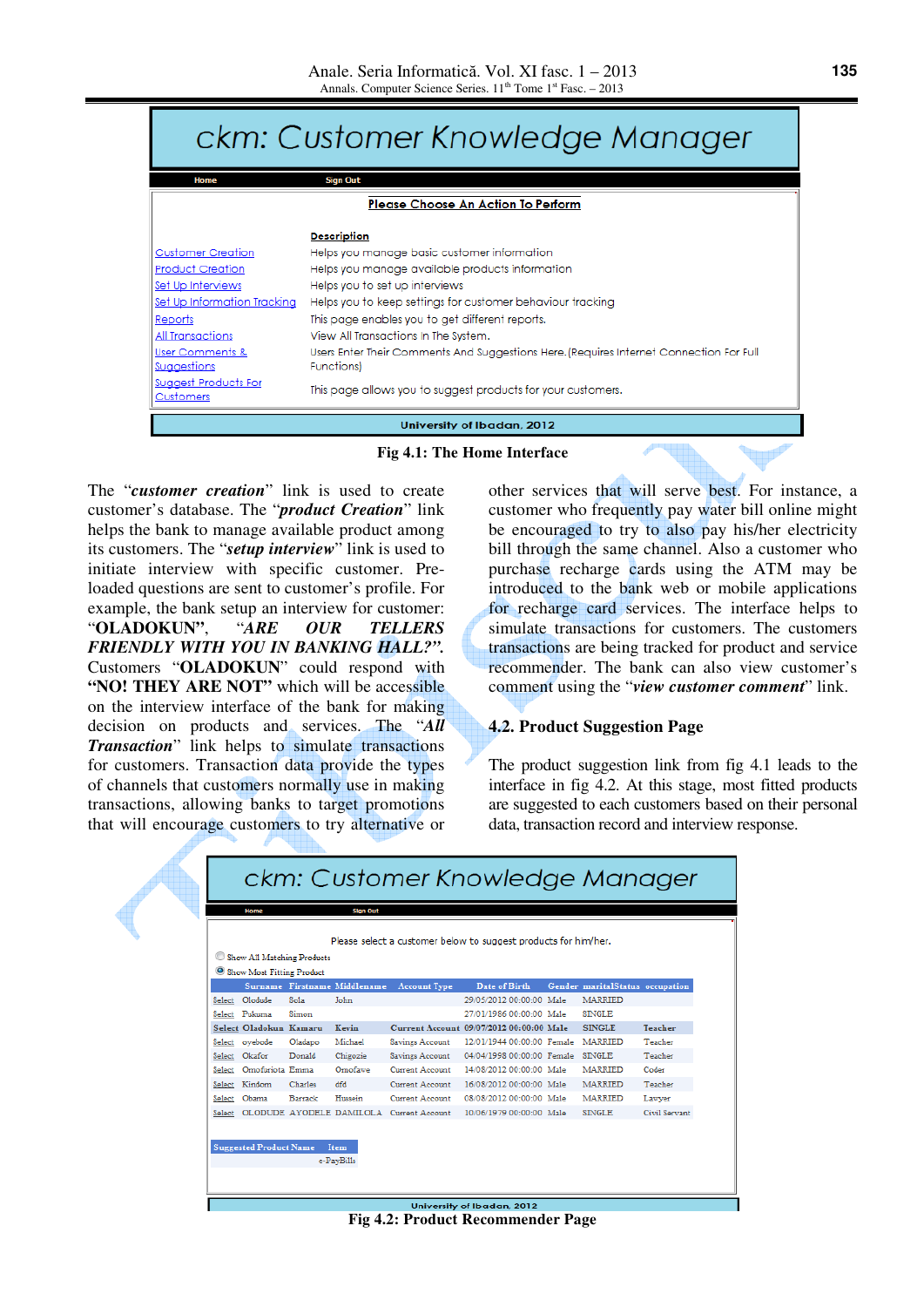Based on the information supplied and tracking of customers transactions, the recommender suggest "*the most fitted products"* to selected customers as seen above. For customer "**OLADOKUN**" the most fitted product is "*e-PAYBILLS*".

### **4.3. Testing**

After a successful design, implementation and data testing of the CCMS, selected Banks Representatives were invited for the testing of the system. They compared the CCMS with the existing structures in their various banks - a performance testing of the system. The banks representative's responded to a survey at the end of the testing. From the survey, it was discovered that all the respondents proved to be satisfied with the operational performance of the system.

### **5. CONCLUSION AND FURTHER WORK**

### **5.1. Conclusion**

Today's customers desired that every collaboration with their banks be tailored to their needs and preferences. The CCMS solution therefore, delivers the ideal package for customer focus in banking operations that will help recommend specific products and services to each individual customers based on their personal and transaction information. With the automated process of product recommendation in the CCMS application, every customer interaction with the bank would be a catalyst for innovation, idea, growth, enhancement the customer satisfaction.

## **5.2. Further Work**

One of the major targets for this work includes ability to detect potential fraudulent customers before recommending banks products and services to such a person.

### **REFERENCES**

- [Ada05] **J. A. Adam** *Banking Sector Reforms: The Policy Challenges of Bank Consolidation in Nigeria*. A Paper Presented at the 46th Nigerian Economic Society (NES) Annual Conference, Lagos.  $23<sup>rd</sup> - 25<sup>th</sup>$  August 2005.
- [A+11] **S. Anssi, K. Jari, R. Nina, K. Kallio, R. Have -** *Knowledge Transfer in Service Business Development:*

*Transfer mechanisms and intermediaries in Finland.* ISBN 978-951-38-7762-0 http://www.vtt.fi/publications/index.jsp, 2011.

- [Aki99] **O. M. Akinuli** *Information Technology in Nigeria's Banking Industry: Operational Applications, Problems and Future Challenges*, CBN Bullion, Vol. 23 (3), p.71-75, 1999.
- [BS03] **R. Bose, V. Sugumaran** *Application of knowledge management technology in customer relationship management*, Knowledge and process management, Vol. 10 No. 1, pp. 3-17, 2003.
- [CBM04] **A. Canals, M. Boisot, I. MacMillan** *Simulating I Space (SIS): An agent based approach to modeling knowledge flows*. Working papers of the Sol C. Snider Entrepreneurial Research Center, Wharton School, University of Pennsylvania, (2004).
- J [Cha97] **R. Chase -** *The Knowledge-Based Organization: An International Survey*, Journal of Knowledge Management, Vol. 1 Iss: 1, pp.38 – 49, 1997.
- [DA05] **K. Desouza, Y. Awazu** *What do they know?*, Business strategy review, Spring 2005, pp. 42-45, 2005.
- [DM03] **Jenny Darroch, Rod McNaughton** *Beyond market orientation - Knowledge management and the innovativeness of New Zealand firms*, European Journal of Marketing, Vol. 37 No. 3/4, pp. 572-593, 2003.
- [DHK01] **T. Davenport, J. Harris, A. Kohil** *How do they know their customers so well?*, MIT Sloan Management Review, winter, 2001.
- [DT00] **A. Diedrich, A. Targama,**  *Towards a Generic Theory of Knowledge and its Implications for Knowledge Management*. Presented at the 7th Workshop on Managerial and Organizational Cognition ESADE, Barcelona (2000).